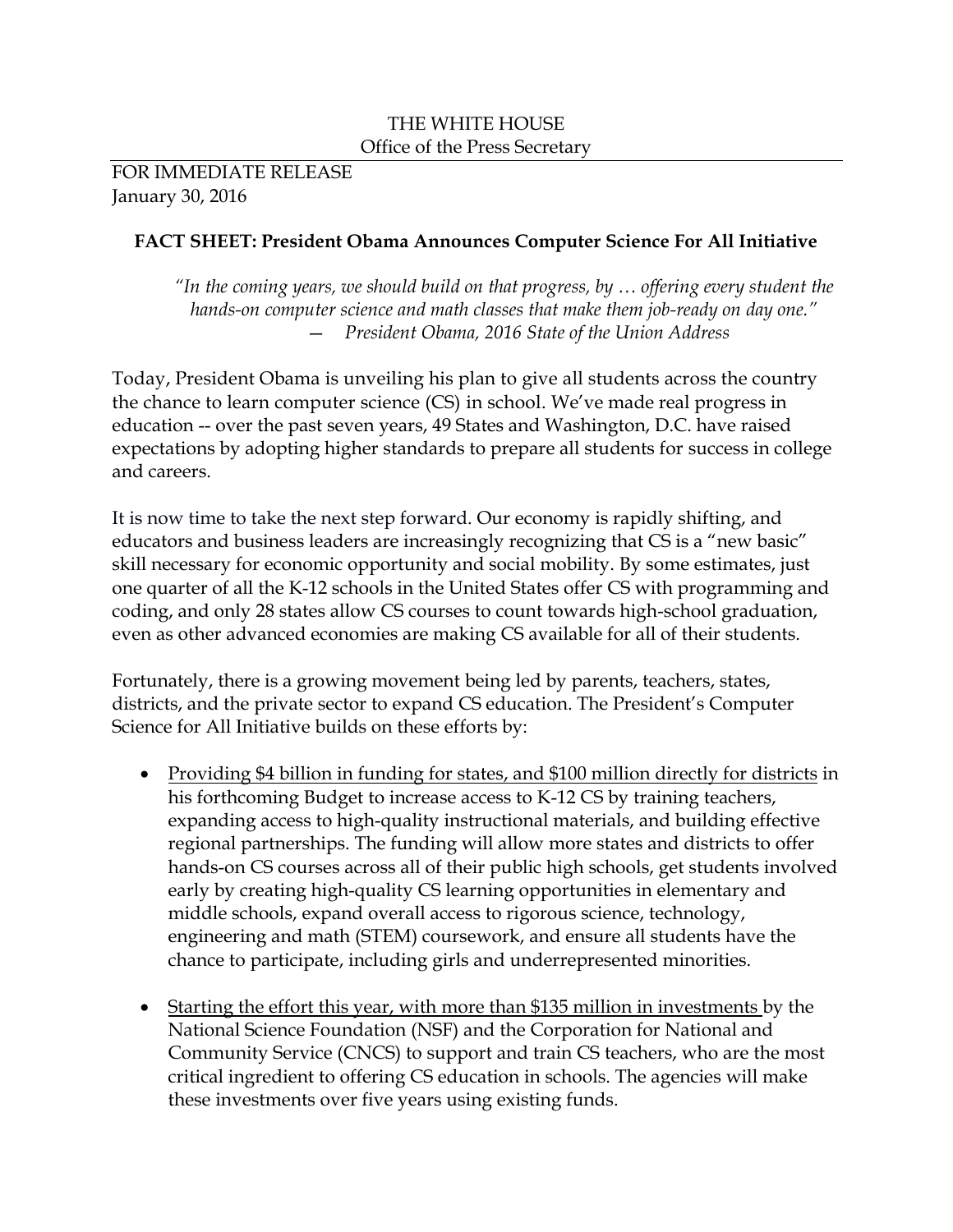• Calling on even more Governors, Mayors, education leaders, CEOs, philanthropists, creative media and technology professionals, and others to get involved. Today, Delaware, Hawaii and more than 30 school districts are committing to expand CS opportunities; Cartoon Network, Google and Salesforce.org are announcing more than \$60 million in new philanthropic investments, and Microsoft is announcing a fifty-state campaign to expand CS; and Code.org is announcing plans to offer CS training to an additional 25,000 teachers this year.

## **THE NEED FOR CS FOR ALL**

Building on the progress made by states in raising standards to help students graduate from high school ready for college and career, President Obama signed the bipartisan Every Student Succeeds Act (ESSA) in December 2015. This law cements this progress by requiring that all students in America be taught to high academic standards that will prepare them to succeed in careers and in college.

Furthermore, more than nine out of ten parents surveyed last year say they want CS taught at their child's school. They understand that today's elementary, middle and high school students are tomorrow's engineers, entrepreneurs, and leaders who must be equipped with strong computational thinking skills and the ability to solve complex problems.

### The Challenge

Access to CS education is limited and wide disparities exist even for those who do have access to these courses. For example, in the fewer than 15 percent of all high schools that offered any Advanced Placement (AP) CS courses in 2015, only 22 percent of those who took the exam were girls, and only 13 percent were African-American or Latino students. Media portrayals and widely-held stereotypes exacerbate this dynamic, with far more men than women depicted in technology roles in film and television roles. As highlighted in the [first-ever White House Demo Day,](https://www.whitehouse.gov/demo-day) these disparities in who gets included, and who feels included, are one reason why women compose less than onethird of the technical employees, and African-Americans less than three percent, at some of America's largest and most innovative technology companies.

### The Opportunity

Providing access to CS is a critical step for ensuring that our nation remains competitive in the global economy and strengthens its cybersecurity. Last year, there were over 600,000 tech jobs open across the United States, and by 2018, 51 percent of all STEM jobs are projected to be in CS-related fields. The Federal government alone needs an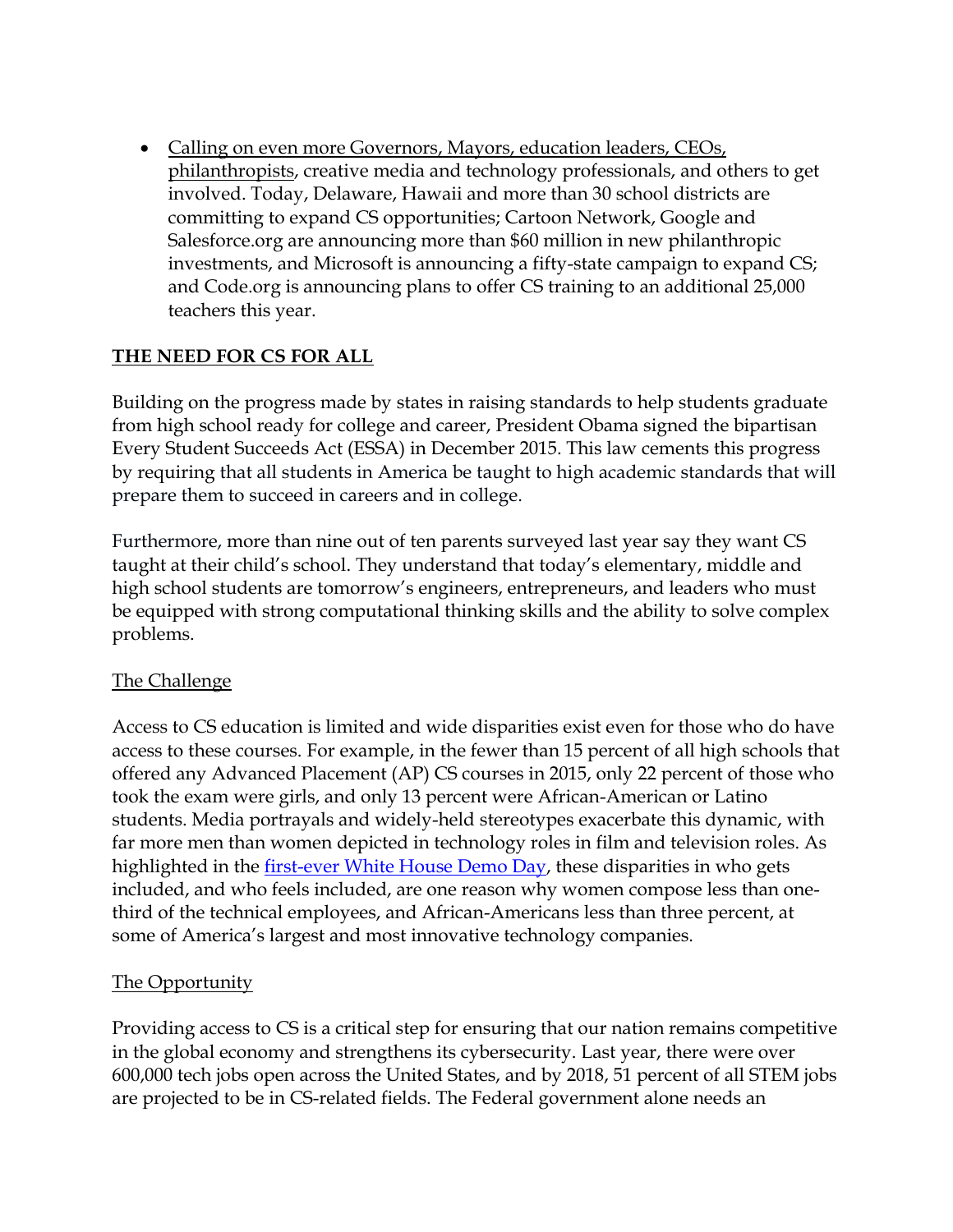additional 10,000 IT and cybersecurity professionals, and the private sector needs many more. CS is not only important for the tech sector, but also for a growing number of industries, including transportation, healthcare, education, and financial services, that are using software to transform their products and services. In fact, more than twothirds of all tech jobs are outside the tech sector.

CS is also an active and applied field of STEM learning that allows students to engage in hands-on, real-world interaction with key math, science, and engineering principles. It gives students opportunities to be producers, not just consumers, in the digital economy, and to be active citizens in our technology-driven world. CS can also help foster computational thinking skills that are relevant to many disciplines and careers, such as breaking a large problem into smaller ones, recognizing how new problems relate to ones that have already been solved, setting aside details of a problem that are less important, and identifying and refining the steps needed to reach a solution. CS also complements the President's [Nation of Makers](https://www.whitehouse.gov/nation-of-makers) initiative, which focuses on the growing democratization of the hardware and software tools needed to design and make just about anything.

### **THE PRESIDENT'S PLAN TO EXPAND CS FOR ALL**

Over the past seven years, President Obama has led an ambitious effort to expand science, technology, engineering and math (STEM) opportunities for American students. From starting the tradition of the [White House Science Fair](https://www.whitehouse.gov/science-fair) to launching the "**[Educate to Innovate](https://www.whitehouse.gov/issues/education/k-12/educate-innovate)**" initiative, the President's efforts are helping more than 50,000 new STEM teachers get trained, have catalyzed more than \$1 billion of private-sector investment for STEM education, and have expanded opportunities for students who are traditionally underrepresented in STEM fields.

In 2014, President Obama [became the first President to write a line of code,](https://www.whitehouse.gov/blog/2014/12/10/president-obama-first-president-write-line-code) and issued a broad [call to action](https://www.whitehouse.gov/the-press-office/2014/12/08/fact-sheet-new-commitments-support-computer-science-education) to expand CS across the nation's classrooms. In just the past three years, 17 states have allowed CS to count towards graduation requirements, and growing list of states like Arkansas and Washington are creating high-quality CS learning opportunities in elementary and middle school, and providing greater access to CS courses in high school. Under the President's [TechHire](https://www.whitehouse.gov/issues/technology/techhire) and [ConnectED](https://www.whitehouse.gov/issues/education/k-12/connected) initiatives, more than 500 employers have partnered with 35 cities, states, and rural areas to expand access to tech jobs, and the connectivity divide in schools has been cut by about half since 2013. Major school systems such as New York City, Chicago and San Francisco have announced plans to offer CS to every student throughout elementary, middle and high school, with strong support from business leaders, philanthropists, and non-profits. In addition, the President [signed](https://www.whitehouse.gov/the-press-office/2015/12/10/white-house-report-every-student-succeeds-act) the bipartisan ESSA law in December 2015, which expands the opportunities that states and districts have to offer CS and other rigorous STEM coursework.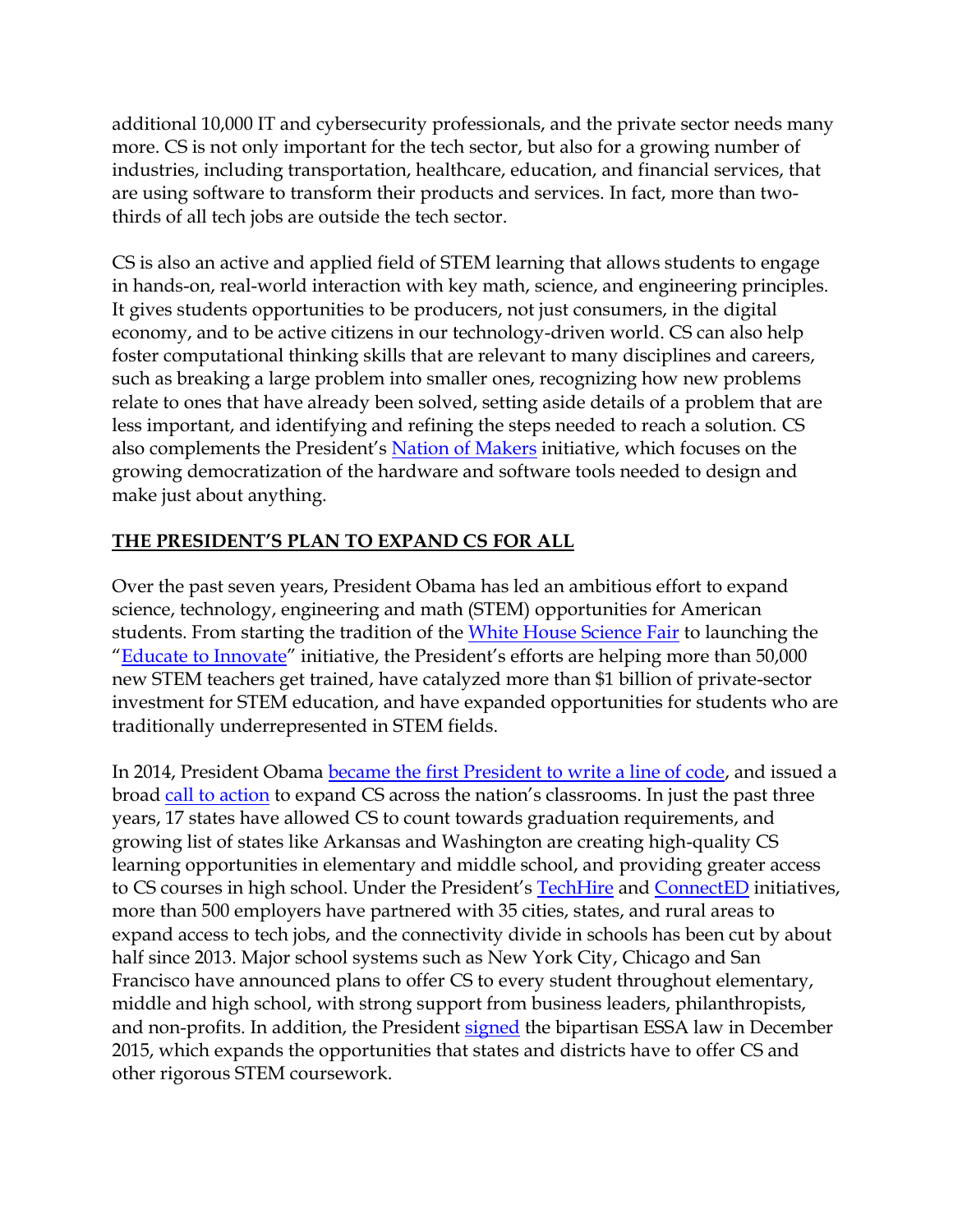### Historic Investment to Empower States and Districts

The President's Computer Science for All plan builds on the momentum at the state and local level. The President's upcoming budget will include \$4 billion in funding at the [Department of Education,](http://www.innovation.ed.gov/what-we-do/stem/computer-science-for-all) available over three years, for states to increase access to CS in P-12 classrooms. Under the program, states would submit comprehensive five-year "Computer Science for All" plans, and every state with a well-designed strategy would receive funds. In addition to state-level grants, the budget will also dedicate \$100 million in competitive grants specifically for leading districts to execute ambitious CS expansion efforts for all students, including traditionally underrepresented students, and serve as models for national replication.

The funds would give states and districts the resources to train both existing and new teachers to teach CS, build effective regional collaborations, and expand access to highquality learning materials and online learning options. States and districts could use these funds to provide access to CS courses to every high school student within five years, create a progression of CS learning experiences in elementary and middle schools, and ensure additional support and resources for students traditionally underrepresented in STEM fields.

Participating states and districts would also be encouraged to create plans for expanding overall access to rigorous STEM classes, utilizing CS as a catalyst for increased interest in STEM more broadly, and reducing course equity gaps for all students, including underrepresented groups such as minorities, girls, and youth from low-income families. For high school students, this could include expanded access to AP, International Baccalaureate, dual-enrollment, and other rigorous coursework that lead to college and career readiness, and to earn college credit while in high school. For students in the early grades through middle school, these plans could support implementation of high-quality curriculum, instruction, and learning opportunities that promote computational thinking and that lay the groundwork for CS and STEM coursework in high school.

States and districts would also be encouraged to build robust regional collaborations, such as with industry, non-profits, and out-of-school providers, as well as securing potential financial and in-kind support from private partners.

### Action by Federal Agencies Starting This Year

The Administration is also announcing Federal actions to expand CS in K-12 education starting this year. These include actions by the Department of Education (ED), the [National Science Foundation](http://nsf.gov/csforall) (NSF), [the Corporation for National and Community](http://www.nationalservice.gov/CSforAll)  [Service](http://www.nationalservice.gov/CSforAll) (CNCS), the Department of Defense (DoD) and the U.S. Patent and Trademark Office (PTO), within the Department of Commerce.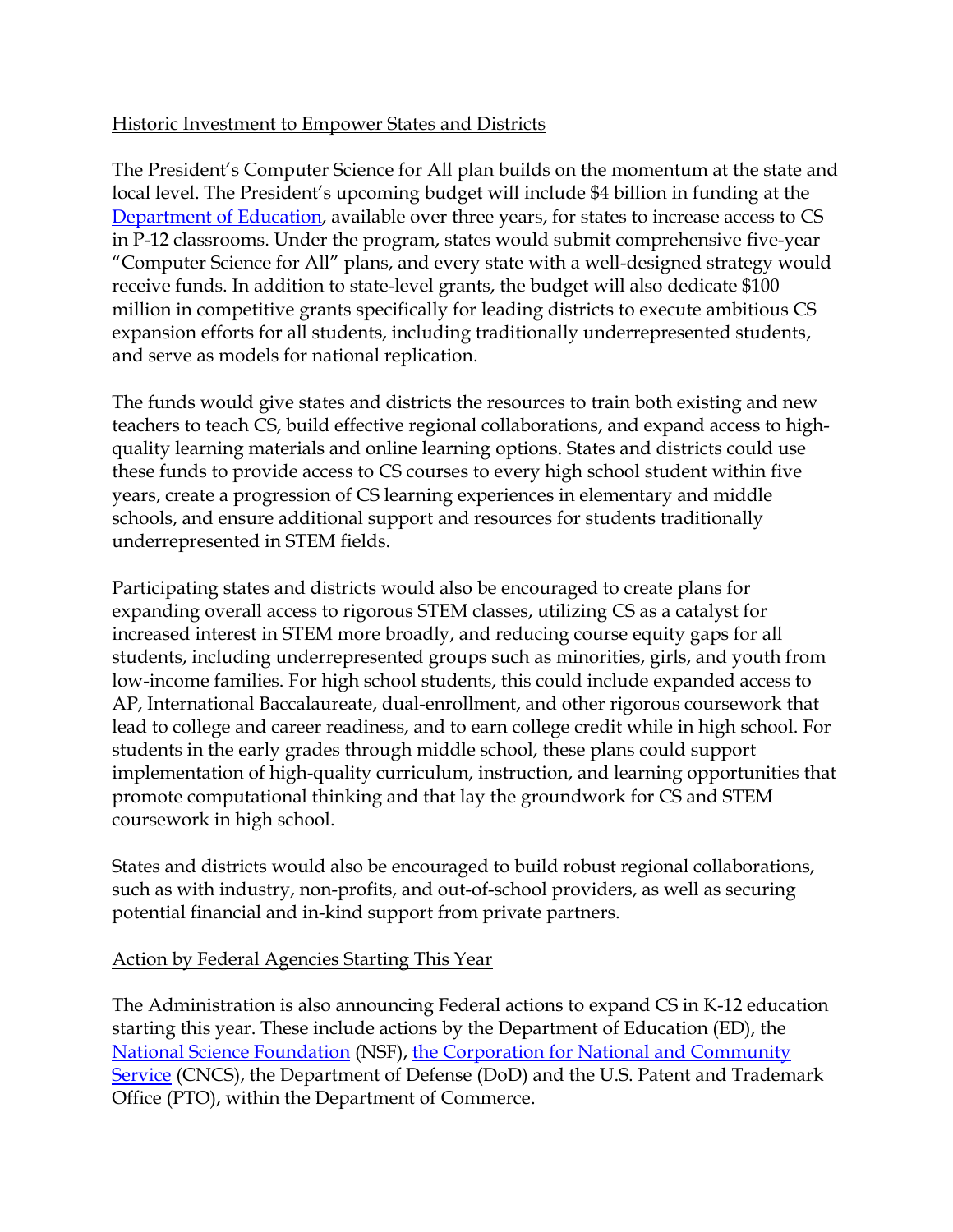- NSF is committing \$120 million for the *Computer Science for All* initiative over the next five years: Under this Administration's tenure, NSF has funded efforts to build the necessary research foundations for implementing effective academic CS instruction in U.S. schools. NSF has funded the development of prototypes of instructional materials, assessments, teacher professional-development programs, and teacher resources, including a new introductory CS high-school course, Exploring Computer Science (ECS), and a new AP CS Principles (CSP) course framework. Both ECS and CSP are designed to be academic, rigorous, and engaging for all students, with equity and access at their core. As the lead Federal agency for building the knowledge base for CS education, NSF will make available \$120 million over the next five years to accelerate its ongoing efforts to enable rigorous and engaging CS education in schools across the nation. These funds will support continued prototyping of instructional materials, scalable and sustainable professional-development models, approaches to pre-service preparation for CS teachers, and teacher resources at the K-12 grade levels. This acceleration could enable as many as 9,000 additional high-school teachers to be well prepared to teach CS over the next five years.
- CNCS is committing \$17 million to support teacher training: CNCS the Federal agency that engages millions of Americans in service and in developing community solutions through its AmeriCorps, Senior Corps, and Social Innovation Fund programs — is committing up to \$17 million in Segal AmeriCorps Education Awards over the next three years to support teacher training in CS education. CNCS, in partnership with NSF, will collaborate with 100Kin10 to help thousands of teachers access the AmeriCorps Educational Awards, which will help pay for the training teachers need to learn CS fundamentals, and educate and inspire the next generation of great innovators, problem-solvers, and STEM educators. In addition, 100Kin10 is pledging to support its growing network of more than 200 partners, which includes Center for STEM Education-TRC at UT Austin, Colorado Education Initiative, New York Academy of Sciences, Industry Initiatives for Science and Math Education (IISME), Roadtrip Nation, SRI International, Teach For America, the University of New Hampshire, The UTeach Institute and others, to directly prepare and support no fewer than 10,000 teachers to teach CS by 2021. As part of that commitment, 100Kin10 will launch a \$1 million "coopetition" to identify and network leading-edge efforts to prepare and support engineering in K-12 schools in the state of New York, with a focus on CS.
- The Department of Defense (DoD) and NSF are collaborating with the National Math and Science Initiative (NMSI): DoD and NSF will collaborate with the NMSI, a non-profit, to implement the new AP CS Principles course within the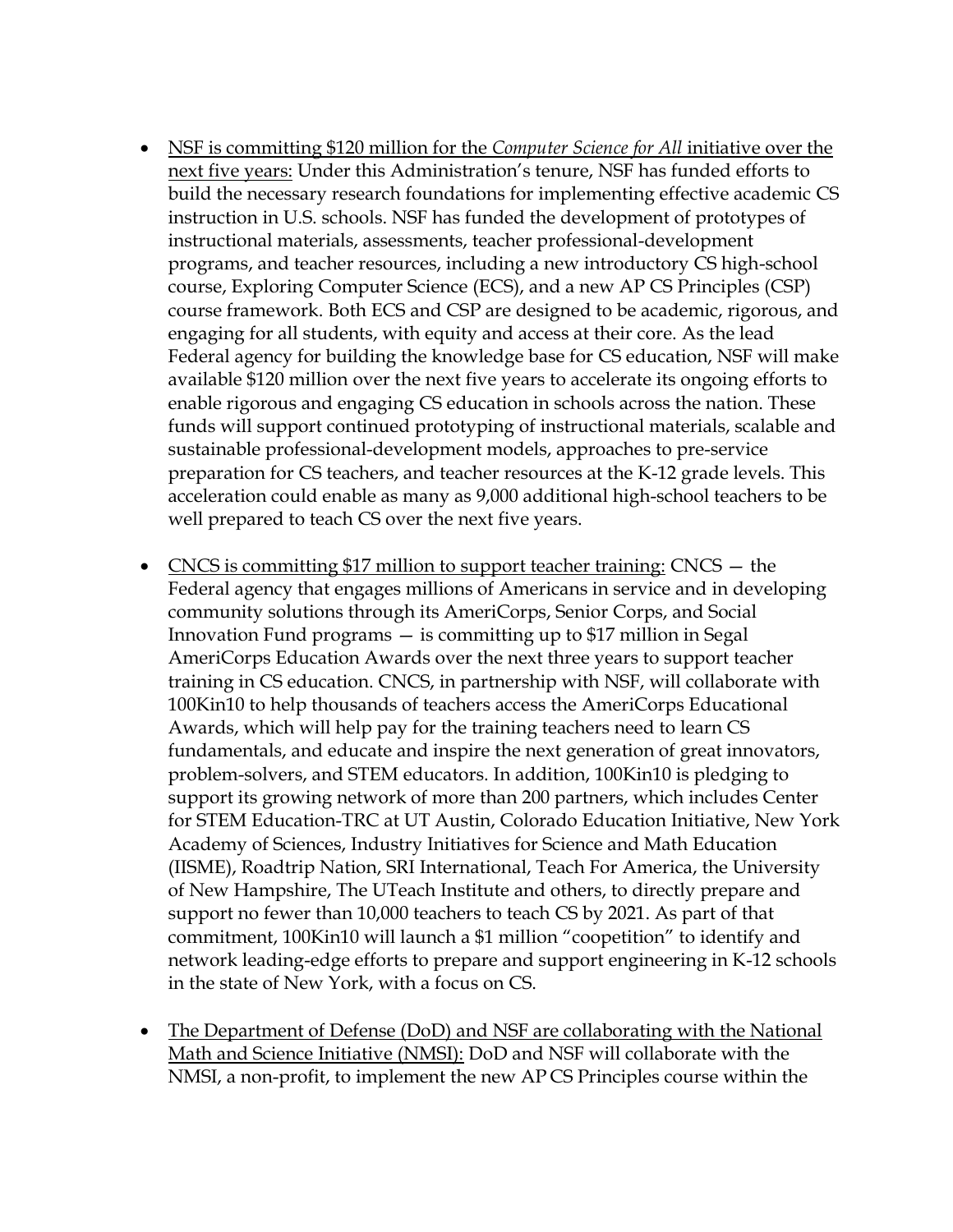NMSI College Readiness Program for Military Families, providing teacher and student support interventions at 200 DoD-related NMSI sites across the country.

- NSF will also collaborate with the private sector to support high-school CS teachers: As part of its \$120 million investment, NSF will provide \$5 million to pilot and expand professional-development approaches in CS to additional schools across the United States, with funding from industry that will enable teachers to attend those pilot programs. Infosys Foundation USA will be a founding member of this public-private collaboration with a \$1 million philanthropic donation, and, as an initial participant, Tata Consultancy Services is providing additional support in the form of grants to teachers in 27 U.S cities. This collaboration will ultimately provide opportunities for as many as 2,000 middle- and high-school teachers to deepen their understanding of CS.
- CS Teacher Institutes: The Department of Education's Office of Career, Technical, and Adult Education (OCTAE) and NSF will participate in a joint effort to expand the field of CS educators in Career and Technical Education (CTE) programs. This effort will create a first cohort of educators who will provide additional CS professional development for educators across the country. In addition, PTO will also launch a national network of teacher training institutes, open to districts across all 50 states, to upgrade existing CS professional development with new robotics programming and intellectual property modules that can animate the interests of all students, including young girls and students of color.
- Creating 21<sup>st</sup> Century Learners and Coders: The U.S. Department of Education's 21st Century Community Learning Centers (21st CCLC) program, funded at more than \$1 billion and the Federal government's largest investment in afterschool and extended day programs, will increase awareness of high-quality CS resources for out-of-school programs. The 21st CCLC program will showcase promising practices and resources within its network of State Directors, site Directors, and front-line staff, and will feature CS in the STEM session at the program's Summer Institute.
- Guidance for Additional Funding Opportunities at ED: Building on the STEM Act of 2015 and new ESSA, ED will release a Dear Colleague Letter this year that will include guidance on funding opportunities for STEM and CS. ED will also release a report entitled "STEM 2025" in the spring. The report will detail considerations for the next ten years in P-12 STEM education, including a discussion on the importance of computational thinking and other CS-related activities.

# **STATE AND LOCAL ACTION TO EXPAND CS FOR ALL**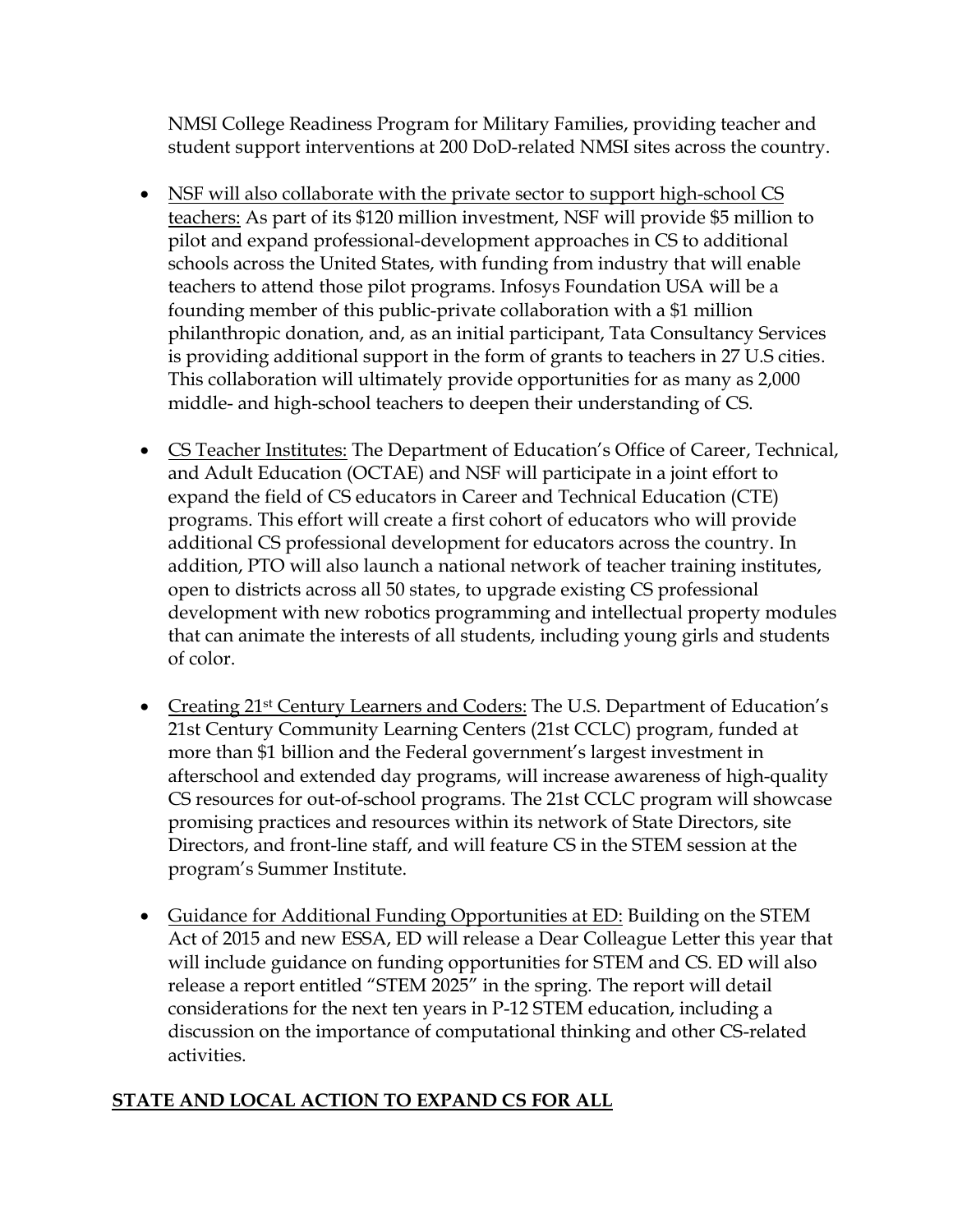States and cities have been leaders in the movement to expand CS education. In 2014, responding to the President's call to action, [more than 60 school districts committed](https://www.whitehouse.gov/the-press-office/2014/12/08/fact-sheet-new-commitments-support-computer-science-education) to give more of their students an opportunity to learn CS. In just the past year, both Republican and Democratic state leaders have championed ambitious CS efforts, and New York City announced an aggressive 10-year plan to give CS opportunities to all one million of its students. Today, leaders at the state and local level are announcing new and expanded commitments to expand CS, including:

- The State of Delaware is expanding CS education to 13 additional high schools, and launching an online CS course option for all of its students. Delaware will designate CS as a statewide Career and Technical Education (CTE) program of study. The CTE program includes a defined sequence of courses, advancedstanding agreements with in-state two- and four-year post-secondary institutions, a professional learning model for teachers that pairs face-to-face instruction with online support, and incentive funding for school systems to offset costs associated with program start-up and teacher training. The course sequence includes a curriculum focused on the cultural and economic significance of CS, while also providing students with the skills necessary to enter a high-demand occupation. In the 2016-2017 school year, more than 18 high schools — up from five in 2015 — will participate in the model, which represents 40 percent of all eligible high schools in the State. For students in schools where CS is not available, Edhesive's large-scale CS Massive Open Online Course (MOOC) has been made available through the Delaware Department of Education at no cost to participating students. Through the MOOC, students have to access coursework that prepares them to complete the CS AP exam.
- The Hawaii State Department of Education's (HIDOE) will expand its efforts to integrate CS across the K-12 progression. HIDOE's vision integrates CS education with other core subjects such as writing, science, technology, engineering and mathematics. HIDOE is committed to providing students with CS opportunities throughout their K-12 education with qualified instructors available to teach CS. To achieve this goal the Department has been sponsoring Code.org workshops for K-5 teachers and is partnering with the National Security Agency to sponsor GenCyber summer camps this year for K-8 grade teachers. Later this year, HIDOE will also offer integrated STEM-learning professional-development opportunities with a cyber-literacy and cybersecurity theme to 6-8th grade teachers. Additional steps to move CS forward in high schools include: adding the new AP CS Principles course to a number of relevant career and technical education (CTE) and education-technology courses, creating workforce-ready students through a cybersecurity CTE sequence, and expanding student opportunities for cyber-competitions.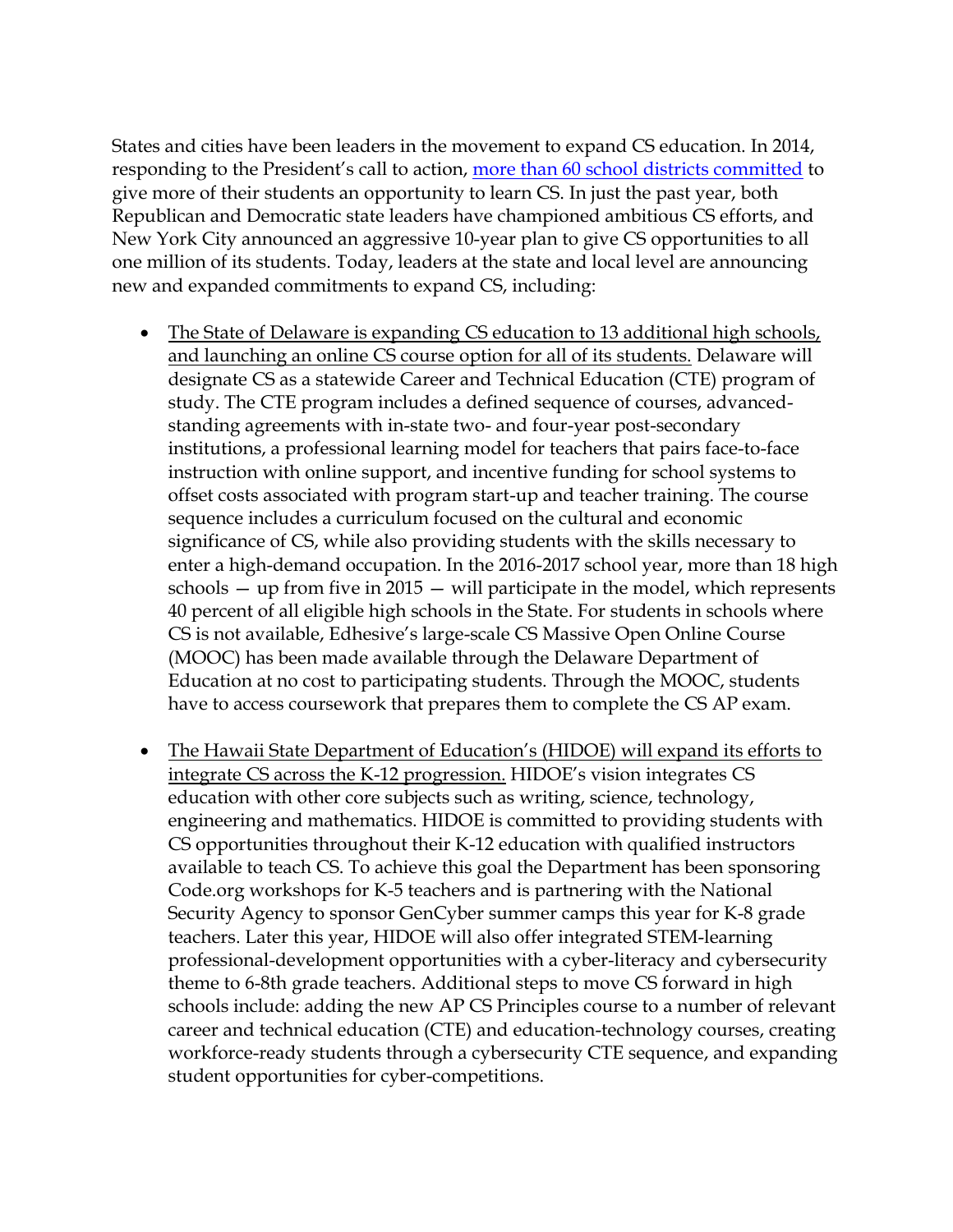- More than 30 K-12 public school district leaders, representing more than one million students, are committing to expand CS education in their districts. As part of a commitment from Digital Promise's League of Innovative Schools (League), 30 school-district leaders across the country—from Alaska to Alabama —are committing to offering high-quality CS education to over one million students. For example, Coachella Valley Unified School District (CA) is announcing that in the coming school year, every school in the district will have a CS or technology-centric class or program, impacting more than 18,000 students. Piedmont City Schools (AL) plans to make CS a graduation requirement beginning with ninth grade students in the 2016-2017 school year. Houston Independent School District (TX), in partnership with Code.org, will develop #HISDecoded, a districtwide effort to triple the number of teachers trained in CS, and to immerse the district's 201,946 students in scripting and programming experiences from the first day of kindergarten to the last day of senior year. San Francisco Unified School District (CA) and Vista Unified School District (CA) will expand CS to all students in grades K-12. And Cajon Valley Union School District (CA), in partnership with Code To The Future, is launching the first K-5 CS school and the first elementary Language Academy where CS is taught in Spanish in the U.S. To complement these efforts, Digital Promise will develop a set of CS instruction micro-credentials to provide educators with recognition for the skills and competencies they develop in a variety of settings.
- Broward County Public Schools (BCPS), the nation's 6th largest public school system, is announcing a goal for every student to have some exposure to CS while in school. More than 38,000 students at 180 schools in Broward County, Florida are now participating in CS courses and curricula, which is a significant increase from just 240 students in 2013. With support from Code.org, NSF, and the University of Chicago, BCPS will build on this momentum with a goal of reaching every student and school in Broward County. This year, 100 percent of the District's 34 high schools offer CS courses. In addition, by the 2016-2017 school year, nearly all of the 34 BCPS high schools will offer AP CS Principles, as well as career-relevant courses in applied cybersecurity, applied robotics, information technology, Java development and programming, digital media, game simulation, animation, or web development.
- Allegheny Intermediate Unit (AIU), which serves over 100,000 students in Pennsylvania, will collaborate with Code.org to triple the number of CS-ready educators in the district by 2017. In addition to new science, technology, engineering, arts, and mathematics (STEAM) grants, AIU will offer over 100 free professional development sessions this year, which will be primarily focused on infusing CS principles into other content areas. Additionally, elementary-school students in the Fox Chapel Area School District (FCASD) in Pennsylvania will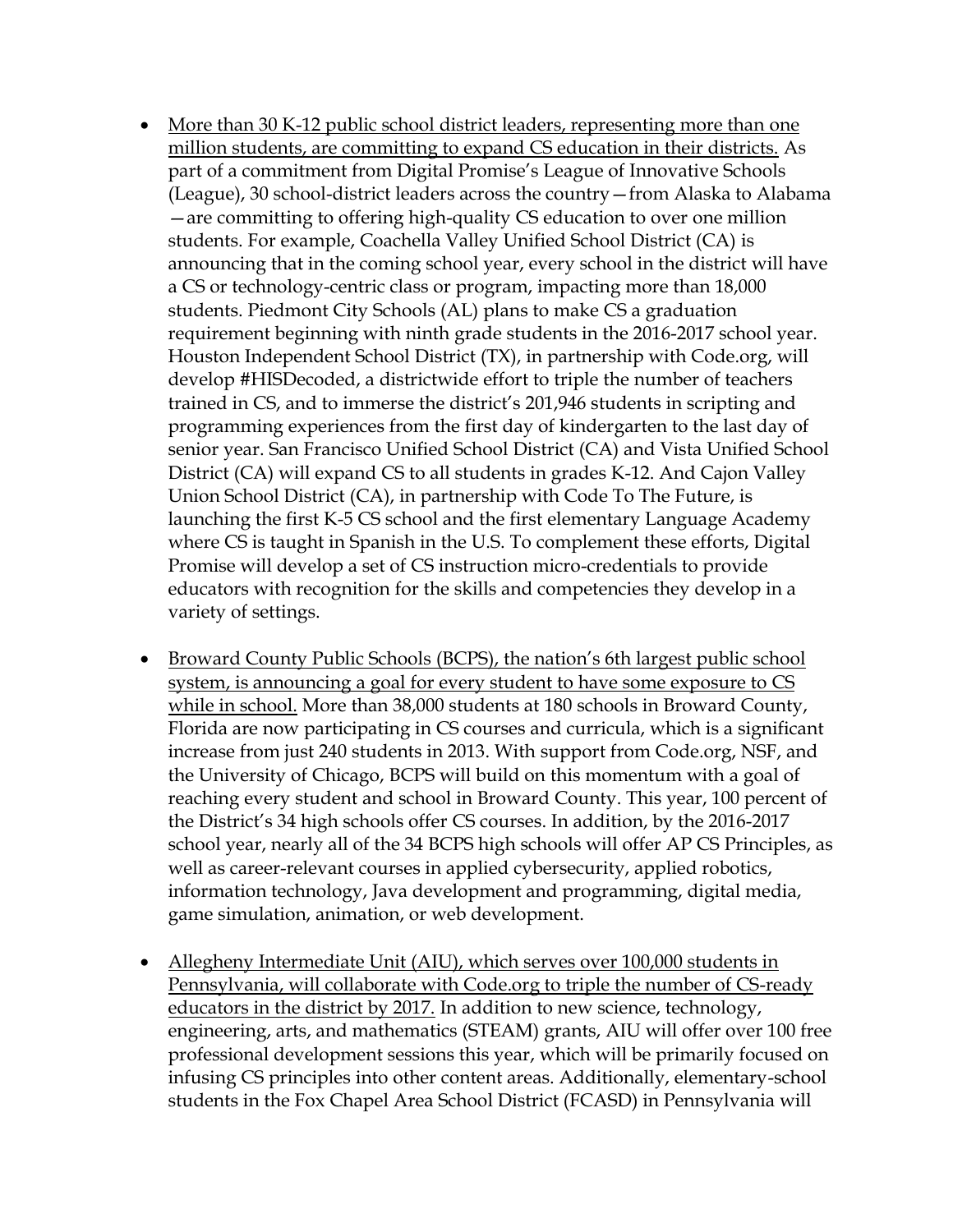engage in a full coding curriculum in 2016-2017, and teachers in the middle and high schools of FCASD will be provided free regional professional-development opportunities in the areas of CS, coding, and digital fabrication.

• The second-largest school district in Illinois is committing to give all 12,000 of its high school students exposure to CS by integrating it into its math classes. With support from the Bosch Community Fund, High School District 214 in Arlington Heights, Illinois, will develop a new math curriculum that will be implemented over the next three years. The new curriculum, along with associated professional-development opportunities, will integrate coding so that students learn the logic and language of CS while learning mathematics. District 214 will also support 1,000 students in an integrated four-year high-school IT Pathway program.

In addition to the specific commitments highlighted, a growing list of K-12 district leaders are committing to support the President's vision of expanded computer science curricula for K-12 students, including:

- Albemarle County Public Schools, VA
- Avonworth School District, PA
- Charlotte-Mecklenburg Schools, NC
- Elizabeth Forward School District, PA
- Elizabeth Public Schools, NJ
- Freehold Regional High School District, NJ
- Henry County Public Schools, VA
- Highline Public Schools, WA
- Iredell-Statesville Schools, NC
- Juab School District, UT
- KIPP DC, DC
- Lincoln Public Schools, NE
- Mentor Public Schools, OH
- Mineola Union Free School District, NY
- Oakland Unified School District, CA
- Onslow County Public Schools, NC
- Orange County Public Schools, FL
- Richland School District Two, SC
- Rowan-Salisbury Schools, NC
- Santa Ana Unified School District, CA
- Sitka School District, AK
- South Fayette Township School District, PA
- Spartanburg District 7, SC
- Utica Community Schools, MI
- Vancouver Public Schools, WA

## **PRIVATE-SECTOR ACTION TO EXPAND CS FOR ALL**

Businesses, philanthropies, and non-profits are also playing a major role in building a movement to expand CS nationally. Today, the following organizations and companies are announcing investments they are making to give more students across the country access to CS: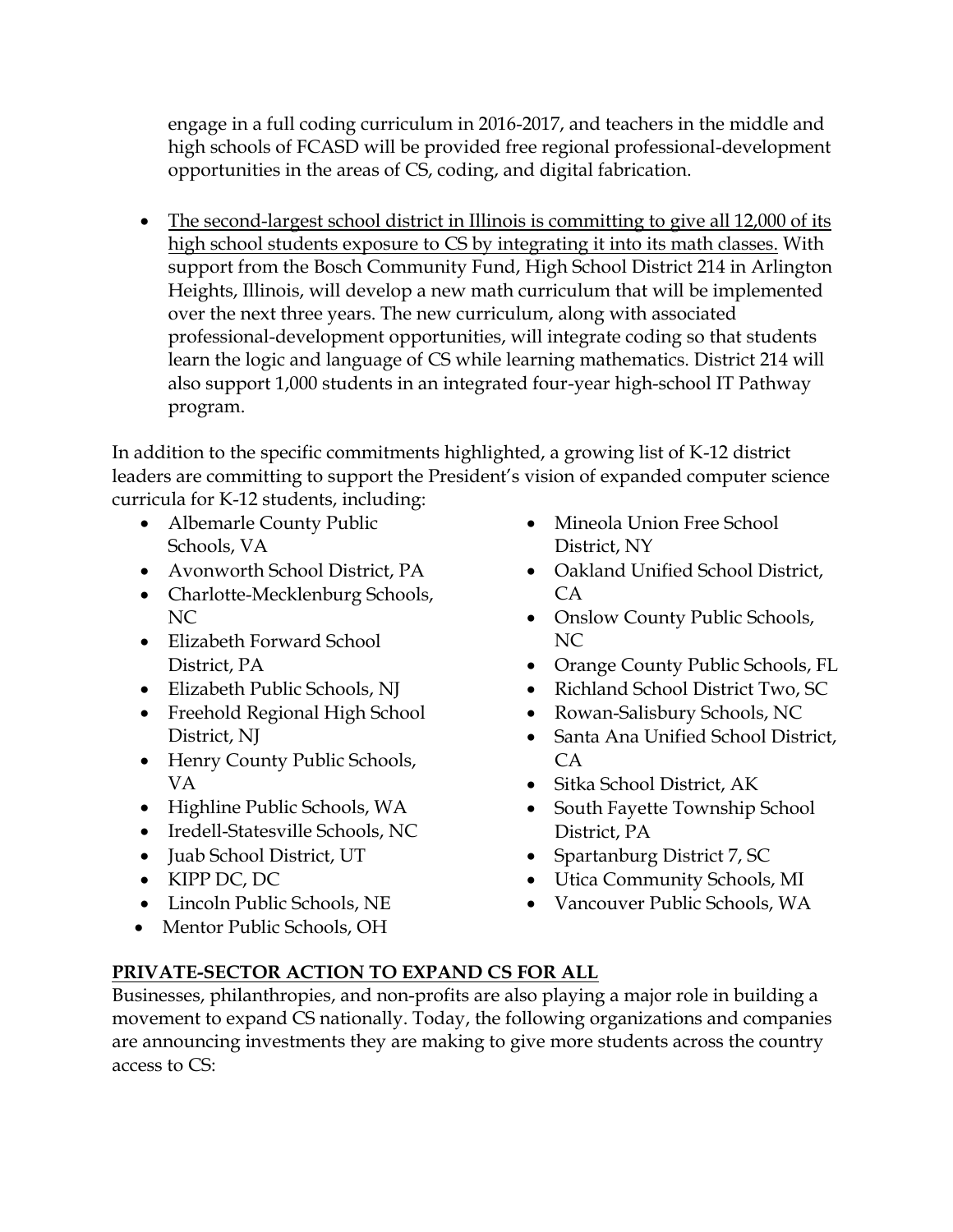- Apple is committed to expanding coding opportunities for children with continued investment in training workshops and curriculum development. Swift was designed by Apple to be a simple, easy to use programming language, and will give more students and teachers an opportunity to have access to technology and programming tools. Apple will continue expanding its Swift coding workshops at its retail stores and will work with ConnectED schools across the country to teach coding content and curriculum to communities, students and teachers. In the past year, Apple hosted more than 1,600 workshops at all 465 Apple Stores worldwide as part of Hour of Code. It has also committed more than \$40 million to Thurgood Marshall College Fund to expand the pipeline of traditionally under-represented minorities into careers in computer science and technology, and invested more than \$10 million with NCWIT to expand the number of women and girls in the technology sector.
- Cartoon Network is launching a \$30 million initiative to engage young people in creative coding. Cartoon Network is committed to growing the next generation of creators by engaging with children at the intersection of art and technology. Driving that effort will be original long-form content around coding and characters that code in two new series: *The Powerpuff Girls* and a new yet-to-be named series. These series will include storylines and characters that reflect the diversity of children today and encourage interest in STEM. In partnership with Scratch, a project of the Lifelong Kindergarten Group at the MIT Media Lab, and the Scratch Foundation, Cartoon Network will create free coding tutorials integrating characters from both series. In addition, Cartoon Network is announcing the development of a new PSA campaign targeting children ages 6- 11, highlighting positive STEM role models, and connecting creativity with STEM disciplines. To maximize these efforts, Cartoon Network will form a Board of Advisors (BOA) that will include Mitchel Resnick, LEGO Papert Professor of Learning Research, and Director of the Lifelong Kindergarten group at the MIT Media Lab. To amplify its efforts around STEM and coding, Cartoon Network will use its media platform, which reaches more than 94 million homes and 41 million unique users across its sites and apps.
- Facebook will expand its outreach to parents, guardians, and learners in communities that are under-represented in the technology sector, and connect them to the resources to get started on how to code. Through an online resource center, TechPrep, Facebook will help bridge the gap between potential interest and opportunity by bringing together hundreds of resources curated based on who they are and what they need, while considering factors such as age range, skill level, what kind of resources they are looking for, and where they live. Through research with McKinsey, Facebook found that 77 percent of parents and guardians do not know how to help their child pursue computer-science or programming degrees. This percentage increases to approximately 83 percent for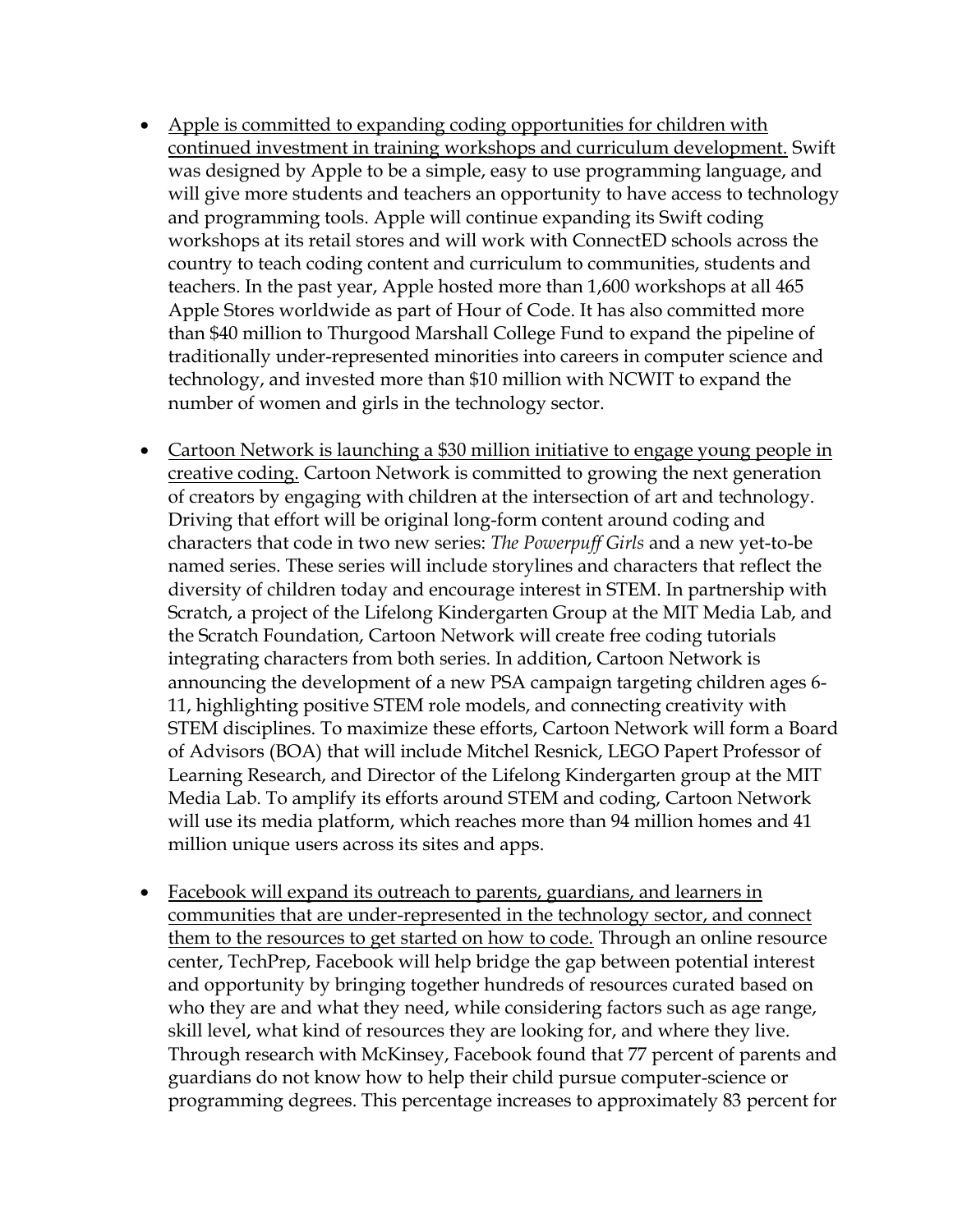lower income and non-college-graduate parents or guardians, yet being encouraged to pursue computer science by a parent or guardian is a primary motivator for women, African-Americans, and Hispanics. TechPrep is free and available in both English and Spanish.

- Google is announcing plans to invest an additional \$23 million in 2016 to support K-12 CS education, reaching an additional five million students. As part of Google's ongoing work to equip the next generation with the skills to be creators, not just consumers, of technology, Google will invest in CS programs and research focusing on girls and under-represented minorities. Google will expand CS First, its free CS program, to reach one million students this year. Google's Made with Code initiative will also work to inspire and engage more than four million teen girls this year to try coding. Google will:
	- o *Give more K-12 teachers resources* to access high-quality CS professionaldevelopment opportunities and training through Google's CS for High School award.
	- o *Conduct research* to gain a deeper understanding of how to increase student awareness of and access to CS education.
	- o *Develop and share innovative CS* programs to engage all students with technology, including a curated collection of lesson plans and resources, and initiatives, like Google Summer of Code, offering mentors and stipends to student developers who write code for various open-software programs.
	- o *Support non-profit organizations* like Code.org and the National Girls Collaborative Project, through Google's RISE Awards, Google.org, and Google Fiber.
	- o *Work with Hollywood studios*, writers, and advocacy groups to dispel stereotypes and showcase positive portrayals of girls, women, and underrepresented minorities in tech.
- Microsoft is announcing its campaign to have all states adopt "Make CS Count" policies and invest in CS education. In September 2015, Microsoft announced a \$75 million effort to expand K-12 CS education, which will allow its TEALS (Technology Education and Literacy in Schools) program to increase fivefold over the next three years to nearly 30,000 students in 700 schools in 33 states. As a complement to this investment, Microsoft is today announcing a 50-state policy push to have states invest in CS education. Through direct interactions with state leaders, and by working with other business and non-profits, Microsoft will make the case for states to take advantage of the new opportunities and funds made available for CS education under newly signed ESSA. Microsoft will also set a national goal to have all 50 states adopt policies to allow CS to count towards high-school graduation – rather than the 28 that allow it today.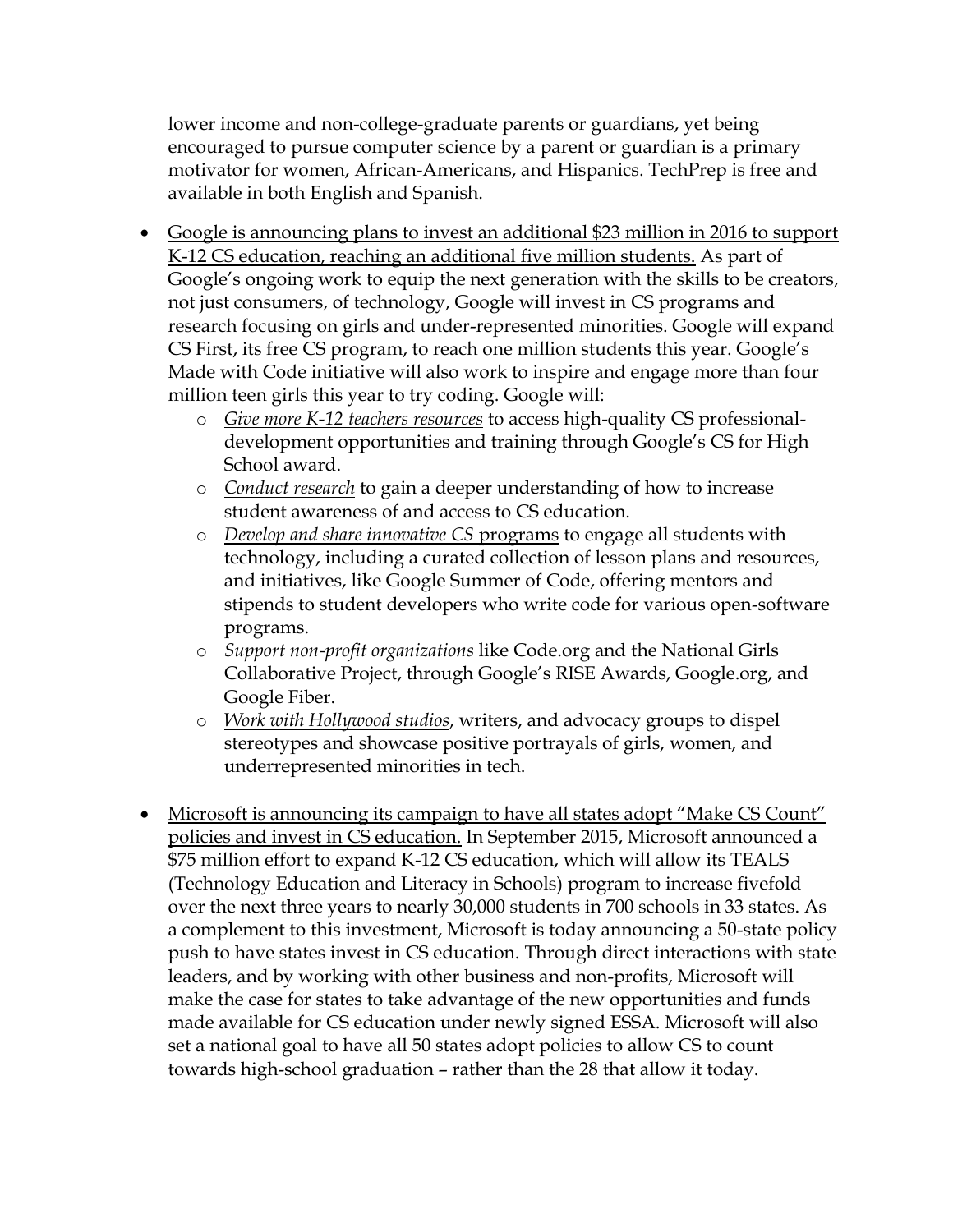- Qualcomm will collaborate with Virginia Tech to create a Thinkabit Lab—part makerspace, lab, and classroom—on its campus, with the goal of supporting CS education for middle school students in the region. In 2014, Qualcomm opened its first Thinkabit Lab in San Diego, and since, more than 5,300 local students have had the opportunity to engage in hands-on learning in classes led by Qualcomm engineers and career coaches. Qualcomm is announcing that it will open a Thinkabit Lab in Falls Church, Virginia, in collaboration with Virginia Tech College of Engineering's Department of Engineering Education and Virginia Tech's School of Education. The new lab will serve the region's students and give faculty the opportunity to conduct research that will create a set of academic program experiences in CS and engineering, helping teachers and school administrators to help ensure that teachers can incorporate these subjects into existing K-12 science and mathematics curricula.
- Salesforce.org is announcing its plan to invest \$13 million in 2016 to support CS and STEM education. To start, Salesforce.org will give a \$1 million grant to Education SuperHighway to upgrade and expand broadband in K-12 public schools nationwide—so every student can take advantage of the promise of digital learning. The new 2016 investments build on Salesforce's leadership in CS and STEM education, including more than \$20 million in grants over the three years, more than 20,000 volunteer hours in schools specifically to expand CS and STEM education, and a strategic partnership with the San Francisco Unified School District (SFUSD) that contributed to SFUSD's ambitious city-wide CS initiative.

### Additional Steps to Support Teachers and Schools Expanding CS Education

- Advance Kentucky, which has AP expansion programs in more than 90 high schools, is committing to expand adoption of the new AP CS Principles course in those schools. The public-private collaboration behind this commitment includes Kentucky Coders, the Kentucky Department of Education, and the Kentucky Science and Technology Corporation.
- Code.org is committing to expand access to K-12 CS by preparing 25,000 additional teachers to teach CS this year. Code.org hosts CS instruction workshops for K-12 teachers throughout the country and in partnership with the nation's largest school districts, such as Chicago, Los Angeles Unified, and Broward County. Workshop participants learn how to teach CS modules for grades K-5 and middle school, as well as year-long courses in high school. In December 2014, Code.org committed to preparing 10,000 teachers in 2015 to teach CS, and exceeded that goal by preparing a total of 16,000 teachers. In 2016, Code.org will host workshops and build a nationwide network of professional learning partners who can carry on this work locally. Through these efforts,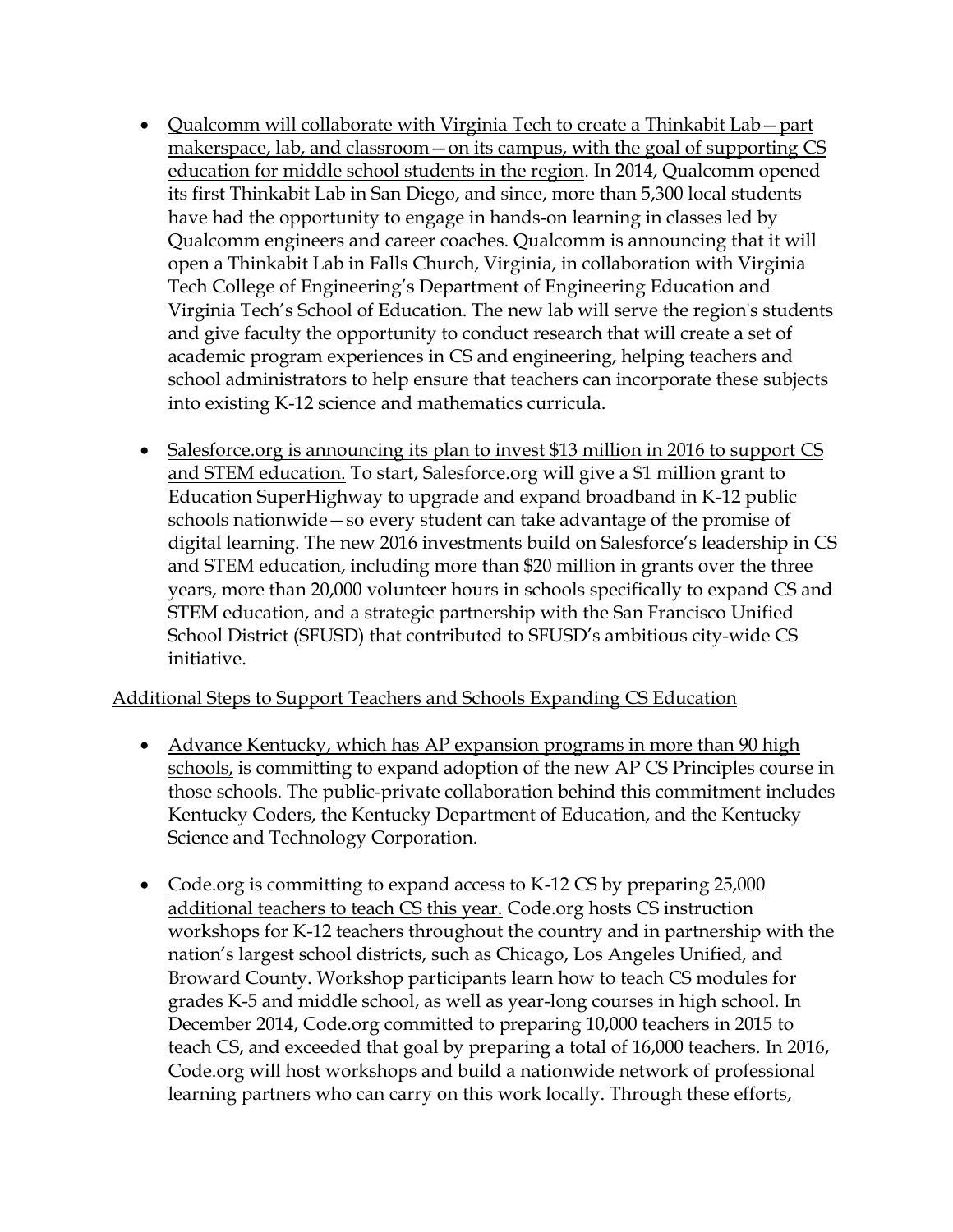Code.org is committing to reach 25,000 new teachers, who in turn will bring CS education to approximately one million students annually.

- CSTA will pilot a digital badging and portfolio program to capture and track what professional development a teacher obtains, mapped back to K-12 CS content standards. The micro-credentialing effort will provide teachers a means to demonstrate competence in CS, particularly among those states where no certification or educational pathway to certification currently exists. Over the next five years, CSTA expects to expand the model to all 22,000 CSTA members as part of a broader set of initiatives to build the pipeline of CS teachers.
- The Cyber Innovation Center (CIC) is committing to reach 10,000 teachers over the next two years through its CS, cybersecurity, and STEM focused curricula. Based in Louisiana, CIC is centrally located among twenty-three colleges and universities that collectively serve over 100,000 students. Through its multi-disciplinary, project-driven curricula, the CIC will offer teachers a flexible and modular set of resources to be used in CS, STEM, and even English and language arts classes. The CIC has also committed to delivering tailored professional development to teachers in 50 different communities across the country. Additionally, the CIC has committed to engaging 1,000 underserved students, including girls and minorities, by hosting hands-on educational and awareness events focused on CS and cybersecurity.
- Major CS education programs will prepare an additional 300 educators to teach computer science courses this summer. This July, three of the largest, evidencebased CS education programs, Exploring Computer Science, CS Principles, and Bootstrap, will come together to offer CSPdWeek: five days of professional development to teachers from around the country, bringing high-quality CS training to educators who collectively serve more than 10,000 students. CSTA and Colorado School of the Mines will work together to support the event, which is the first of its kind to focus on building the larger community of CS education, rather than training teachers in curriculum from just one provider. ECS will also work with CSTA and others to identify, recruit, and support CS teachers of color who can be role models, and highlight student work that showcases how CS knowledge and skills can be used to address social or environmental community issues important to youth.
- The National Center for Women & Information Technology (NCWIT) will equip 1,400 school counselors with tools for advising high-school students on CS education and career pathways. The NCWIT Counselors for Computing (C4C) program helps counselors paint a new picture of who is right for computing and supports their strategic action toward increasing access to CS education and career pathways for all students. Through a \$1 million commitment, NCWIT will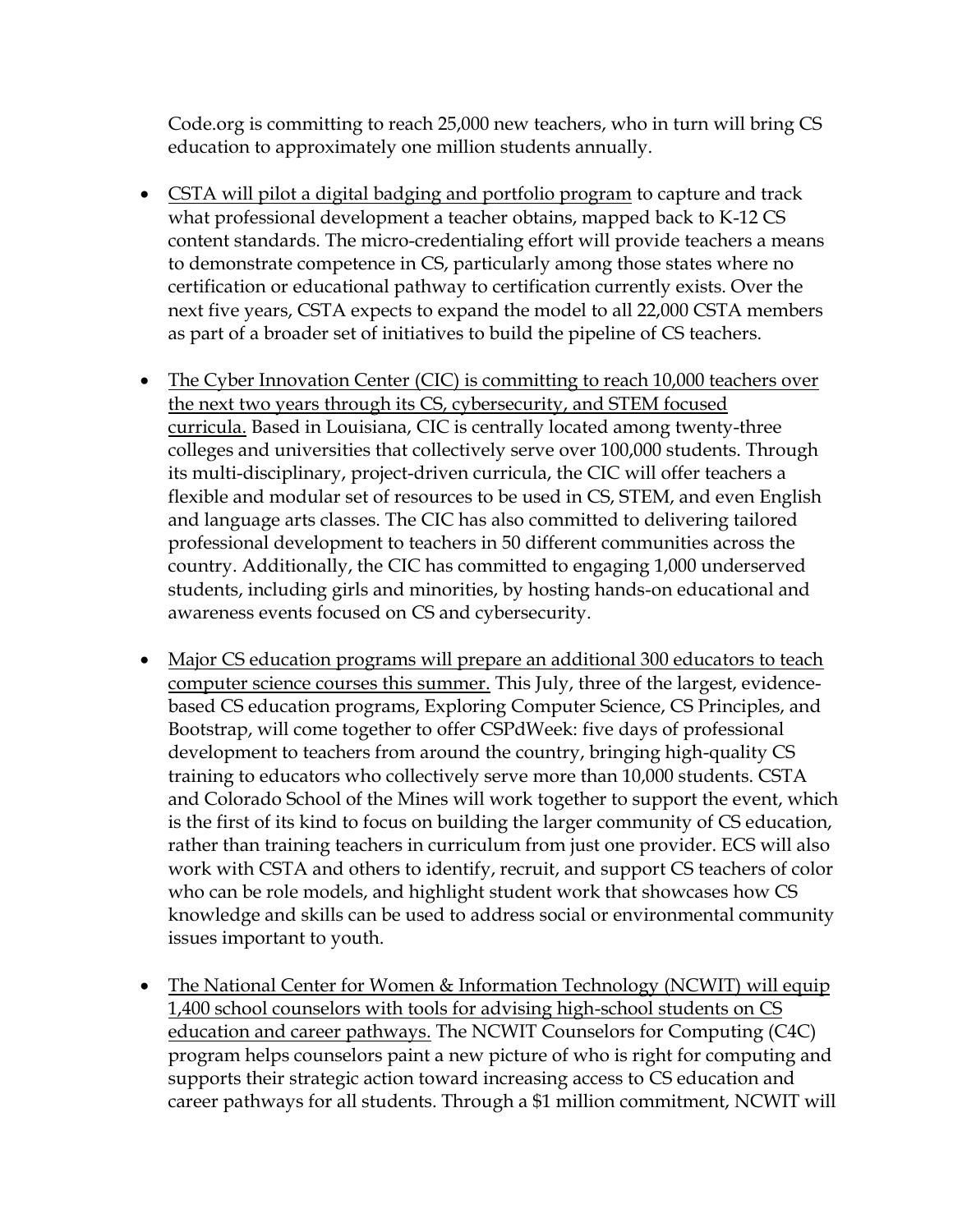scale up its Counselors for Computing initiative to equip 1,400 new school counselors with training and resources, equipping more than half a million students for growing and lucrative careers in technology. In addition, NCWIT will partner with Intel to host a convening on Native American students' and tribes' access to technology careers, and will host with Google a conversation on the image of African-American girls in technology. Also with Google, NCWIT will bring together leaders in computing-outreach programs to identify promising practices, evaluation and outcomes measurement, and scaling program activities for students nationwide.

- NPower will deploy its volunteer network of technology professionals to help 15,000 additional students access innovative CS programs. Since launching in 2011, NPower's skills-based volunteer program, The Community Corps (TCC), has registered more than 9,000 technology professionals and implemented CSeducation programs in collaboration with partners such as Tata Consultancy Services, NYCDOE Career & Technical Education, Citi, American Express, Mars, Accenture, LinkedIn, and Google. Over the next two years, TCC will inspire students by having more than 1,100 technology professionals visit schools and discuss their work, have roughly 1,000 technology professionals support the teaching of CS and coding in more than 150 schools, and launch a pilot to have TCC volunteers mentor CTE students in New York City to help develop critical professional skills. TCC's initiatives will launch in one or more locations across New York, Texas, Illinois, and Florida, with plans to grow nationally and with a focus on serving schools where 50 percent or more of students qualify for free or reduced lunch.
- Project Lead The Way (PLTW) will develop a new one-year cybersecurity course to be piloted initially in 40 high schools within the next two years. The pilot will be part of a major effort by PLTW to expand access to CS offerings in K-12 schools. Over the next three years, PLTW plans to add multiple new high-school offerings to its existing Introduction to CS and CS Principles courses. These new full-year courses include a course aligned to the AP CS A framework, and a cybersecurity course, developed in close coordination with cybersecurity experts including the Security Advisor Alliance. PLTW is a non-profit that empowers K-12 students to build and demonstrate in-demand transportable skills by applying problem-solving strategies to real-world challenges.
- #YesWeCode will launch a three-year pilot with Oakland Unified School District to give 5,000 underrepresented students the opportunity to take CS courses, and earn college credit for doing so. #YesWeCode will also work with leading companies such as Twitter and Zynga to provide technical internships for Oakland youth. #YesWeCode plans to use lessons learned from Oakland to expand these models nationally, and will host a national convening of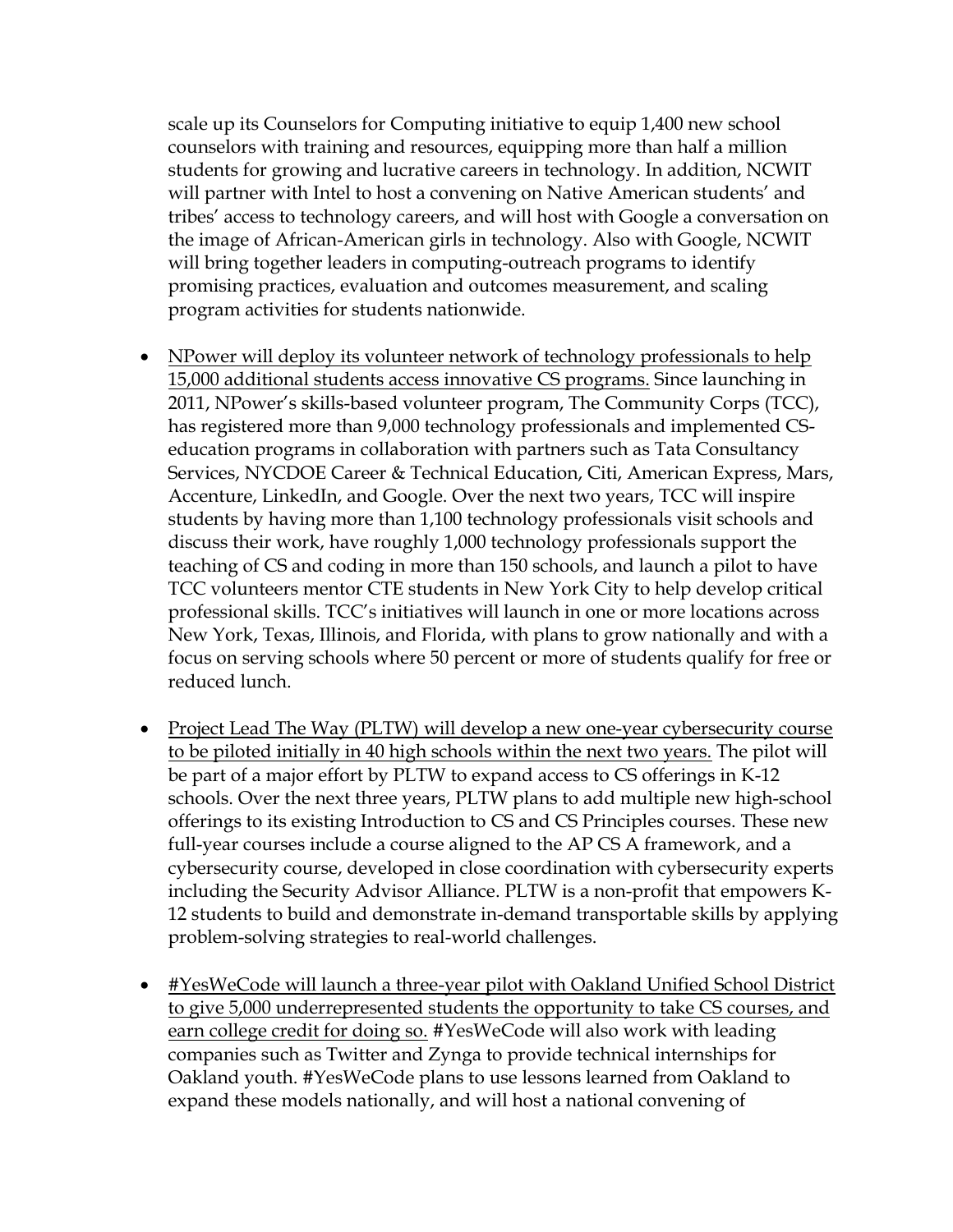community colleges later in the year. #YesWeCode will also partner with Collective Shift – LRNG to create and curate a set of digital badges that students can collect to showcase their creativity and skills as they complete CS projects.

### Additional Steps to Create Out-of-School Opportunities to Learn CS

- CodeNow is committed to helping 1,000 underrepresented high school students learn to code this year. CodeNow focuses on reaching underrepresented students and exposing them to creativity and opportunities in technology. Through their weekend hands-on trainings known as "CodeNow in a Box," the organization brings together students eager to learn and provides engineers from major technology companies the opportunity to teach. Adobe, Infor, Infosys Foundation USA, and Opera Media Works will work with CodeNow to reach their 2016 goal.
- Project CODEt, an organization run by high school students, is pledging to impact 1,000 students this year. Using a near-peer model, Project CODEt targets its outreach to elementary- and middle-school students, and helps them get excited about CS by meeting and working with older students who are doing creative CS projects, thereby emphasizing the ideals of CS equality and early exposure.
- Destination Imagination (DI) and Oracle Academy (OA), are committing to engage at least 10,000 students in CS this year with the release of their "Dear Hero" and "Co{DI}ng Space" challenges. The challenges are designed to encourage students of diverse backgrounds, and will incorporate artistic expression, story boarding, teamwork, and presentation skills.
- Luma Lab, a hybrid coding and entrepreneurship afterschool and summer program, will expand to three additional schools in Washington D.C. this year. The program challenges students to solve community issues through the design and development of mobile application prototypes. Luma Lab exposes students to several facets of technology including user experience, mobile app development, and public speaking, leadership and product management, and at the end of the program, students present their work at a mobile app pitch competition.
- Mozilla Foundation is launching a new open-source Web Literacy 2.0 initiative. Under the initiative, students, teachers and others will have access to training workshops to both learn and teach web literacy skills, including web mechanics, coding, remixing, privacy, community participation, open practices, and sharing. The program's free curricular resources and credentials will be structured to promote 21st century skills in collaboration, communication, creativity, and